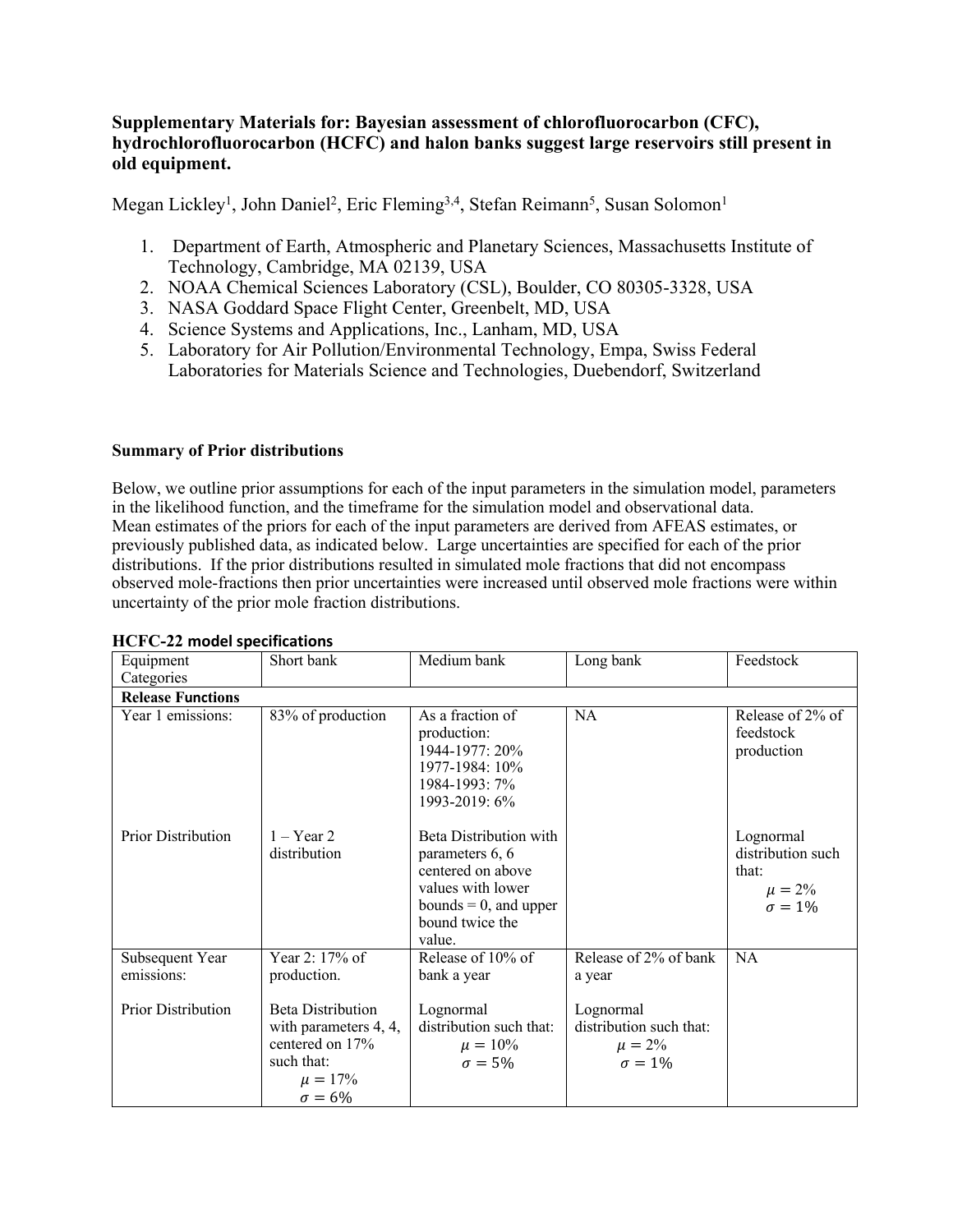#### **Production**

Developed using AFEAS data (https://agage.mit.edu/sites/default/files/documents/em-hcfc-22.pdf) to partition production into short, medium and long banks. Production is then scaled to match UNEP total production estimates for A5 and non-A5 countries. Following 2003, AFEAS data is no longer available and we assume total production is discretized into the AFEAS categories at the same proportion as is reported in 2003. Amounts of HCFC-22 used for feedstock production are available annually (UNEP/TEAP, 2021). A prior mean leakage rate of 2% was assumed during production, which reflects a medium value between different facilities (MCTOC, 2019). For each of the uses, production follows a log normal distribution built on reported production,  $Prod_{0,t}$ , such that yearly production values are;

$$
Prod_t \sim Prod_{0,t} \times (0.2 * Log(0,0.5) + 0.90)
$$

Year-to-year values deviate from reported production with a correlation term drawn from a beta distribution with parameters 2, 2, and lower bound of 0.5 and upper bound of 1.

#### **Details of Simulation Model**

The simulation model is run between 1944 – 2019. Each equipment type is simulated separately (short, medium, long), and total banks the sum of the three. Emissions are the sum of the three equipment type emissions along with feedstock emissions which have a leakage rate prior distribution specified above.

**Likelihood Function**

Posteriors are conditioned on observed mole fractions between 2004– 2019. The likelihood function is a multivariate normal likelihood function of the difference between yearly observed and modeled mole fractions is used with mean equal to zero and standard deviation that is inferred from a beta distribution with lower bound at 3% and upper bound at 6% of observed mole fractions. A correlation of  $R = 0.98$  is included in the multivariate covariance function to represent an assumed correlated error between modeled and observed mole fraction.

| Equipment<br>Categories       | Short bank                                                                                                    | Medium bank                                                                                                              | Long bank                                                                                                         |
|-------------------------------|---------------------------------------------------------------------------------------------------------------|--------------------------------------------------------------------------------------------------------------------------|-------------------------------------------------------------------------------------------------------------------|
| <b>Release Functions</b>      |                                                                                                               |                                                                                                                          |                                                                                                                   |
| Year 1 emissions:             | 83% of production                                                                                             | 30% of production                                                                                                        | 10% of production                                                                                                 |
| <b>Prior Distribution</b>     | $1 - Year$ 2 distribution                                                                                     | Beta Distribution with<br>parameters 4, 4 centered<br>on 0.3 with lower bounds<br>$= 0.15$ , and upper bound $=$<br>0.45 | Beta Distribution with<br>parameters 4, 4 centered on 0.1<br>with lower bounds $= 0$ , and<br>upper bound $= 0.2$ |
| Subsequent Year<br>emissions: | Year 2: 17% of<br>production.                                                                                 | 4.5 year lifetime or $\sim$<br>$20\%$ /year loss rate.                                                                   | Release of 4.5% of bank a year                                                                                    |
| <b>Prior Distribution</b>     | Beta Distribution with<br>parameters 4, 4,<br>centered on 17% such<br>that:<br>$\mu = 17\%$<br>$\sigma = 6\%$ | Beta distribution with<br>parameters 4,4 centered<br>on 0.2, with lower bound<br>0 and upper bound 0.4                   | Lognormal distribution such<br>that:<br>$\mu = 4.5\%$<br>$\sigma = 0.9\%$                                         |
| <b>Production</b>             |                                                                                                               |                                                                                                                          |                                                                                                                   |
|                               |                                                                                                               | Developed using AFEAS data (https://agage.mit.edu/sites/default/files/documents/em-hcfc-141b.pdf)                        |                                                                                                                   |

### **HCFC-141b model specifications**

Developed using AFEAS data (https://agage.mit.edu/sites/default/files/documents/em-hcfc-141b.pdf) to partition production into short, medium and long banks. For each of the uses, production follows a log normal distribution built on reported production,  $Prod_{0,t}$ , such that yearly production values are;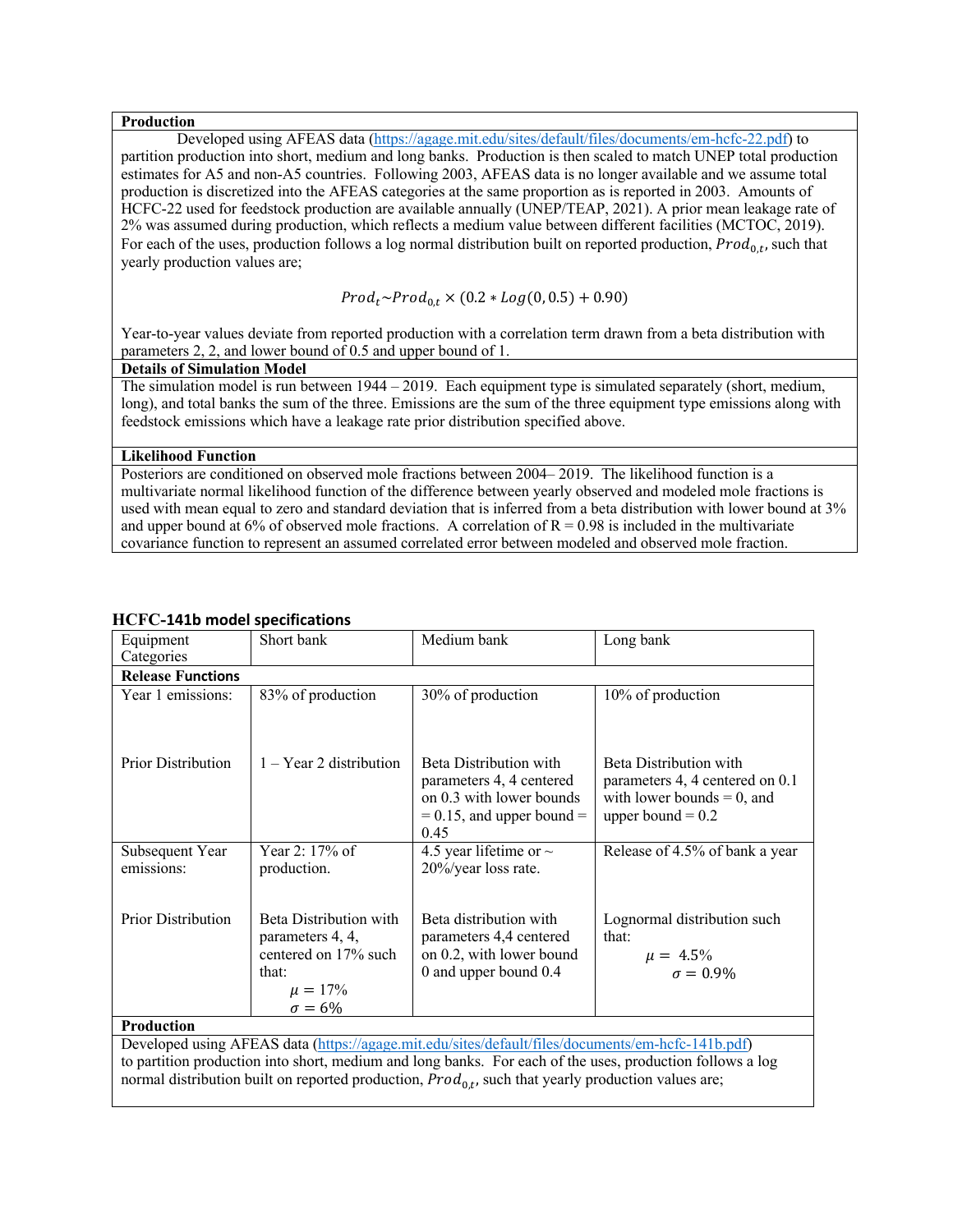# $\frac{prod_t \sim Prod_{0,t} \times (0.2 * Log(0, 0.5) + 0.90)}{P_{0,t} \times (0.2 * Log(0, 0.5)) + (0.90)}$

Year-to-year values deviate from reported production with a correlation term drawn from a beta distribution with parameters 2, 2, and lower bound of 0.5 and upper bound of 1. No feedstock production is included in the analysis.

**Details on Simulation model** 

The simulation model is run between 1944 – 2019. Each equipment type is simulated separately (short, medium, long), and total banks and emissions are the sum of the three.

#### **Likelihood Function**

Posteriors are conditioned on observed mole fractions between 2004 – 2019. The likelihood function is a multivariate normal likelihood function of the difference between yearly observed and modeled mole fractions is used with mean equal to zero and standard deviation that is inferred from a beta distribution with lower bound at 3.5% and upper bound at 6% of observed mole fractions. A correlation of  $R = 0.95$  is included in the multivariate covariance function to represent an assumed correlated error between modeled and observed mole fraction.

| $HCFC-1420$ model specifications |                                                                                                                      |                                                                                                                                    |                                                                                                                                 |                                                                          |
|----------------------------------|----------------------------------------------------------------------------------------------------------------------|------------------------------------------------------------------------------------------------------------------------------------|---------------------------------------------------------------------------------------------------------------------------------|--------------------------------------------------------------------------|
| Equipment                        | Short bank                                                                                                           | Medium bank                                                                                                                        | Long bank                                                                                                                       |                                                                          |
| Categories                       |                                                                                                                      |                                                                                                                                    |                                                                                                                                 |                                                                          |
| <b>Release Functions</b>         |                                                                                                                      |                                                                                                                                    |                                                                                                                                 |                                                                          |
| Year 1 emissions:                | 83% of production                                                                                                    | 30% of production                                                                                                                  | $32.5%$ of<br>production                                                                                                        | 2% of feedstock<br>production.                                           |
| <b>Prior Distribution</b>        | $1 - Year$ 2<br>distribution                                                                                         | <b>Beta Distribution</b><br>with parameters 4, 4<br>centered on 0.3 with<br>lower bounds = $0.15$ ,<br>and upper bound $=$<br>0.45 | Beta Distribution<br>with parameters 4,<br>4 centered on<br>0.325 with lower<br>bounds = $0.15$ ,<br>and upper bound<br>$= 0.5$ | Lognormal<br>distribution such<br>that:<br>$\mu = 2\%$<br>$\sigma = 1\%$ |
| Subsequent Year<br>emissions:    | Year 2: 17% of<br>production.                                                                                        | 4.5 year lifetime or $\sim$<br>20%/year loss rate.                                                                                 | Release of 4.5%<br>of bank a year                                                                                               | <b>NA</b>                                                                |
| <b>Prior Distribution</b>        | <b>Beta Distribution</b><br>with parameters 4,<br>4, centered on 17%<br>such that:<br>$\mu = 17\%$<br>$\sigma = 6\%$ | Beta distribution with<br>parameters 4,4<br>centered on 0.2, with<br>lower bound 0 and<br>upper bound 0.4                          | Lognormal<br>distribution such<br>that:<br>$\mu = 3\%$<br>$\sigma = 0.6\%$                                                      |                                                                          |
| Production                       |                                                                                                                      |                                                                                                                                    |                                                                                                                                 |                                                                          |

### **HCFC-142b model specifications**

Developed using AFEAS data (https://agage.mit.edu/sites/default/files/documents/em-hcfc-142b.pdf) to partition production into short, medium and long banks. Amounts of HCFC-142b used for feedstock production are available annually (UNEP/TEAP, 2021). A prior mean leakage rate of 2% was assumed during production, which reflects a medium value between different facilities (MCTOC, 2019). For each of the uses, production follows a log normal distribution built on reported production,  $Prod_{0,t}$ , such that yearly production values are;

 $Prod_t \sim Prod_{0,t} \times (0.3 * Log(0, 0.5) + 0.95)$ 

Year-to-year values deviate from reported production with a correlation term drawn from a beta distribution with parameters 2, 2, and lower bound of 0.5 and upper bound of 1.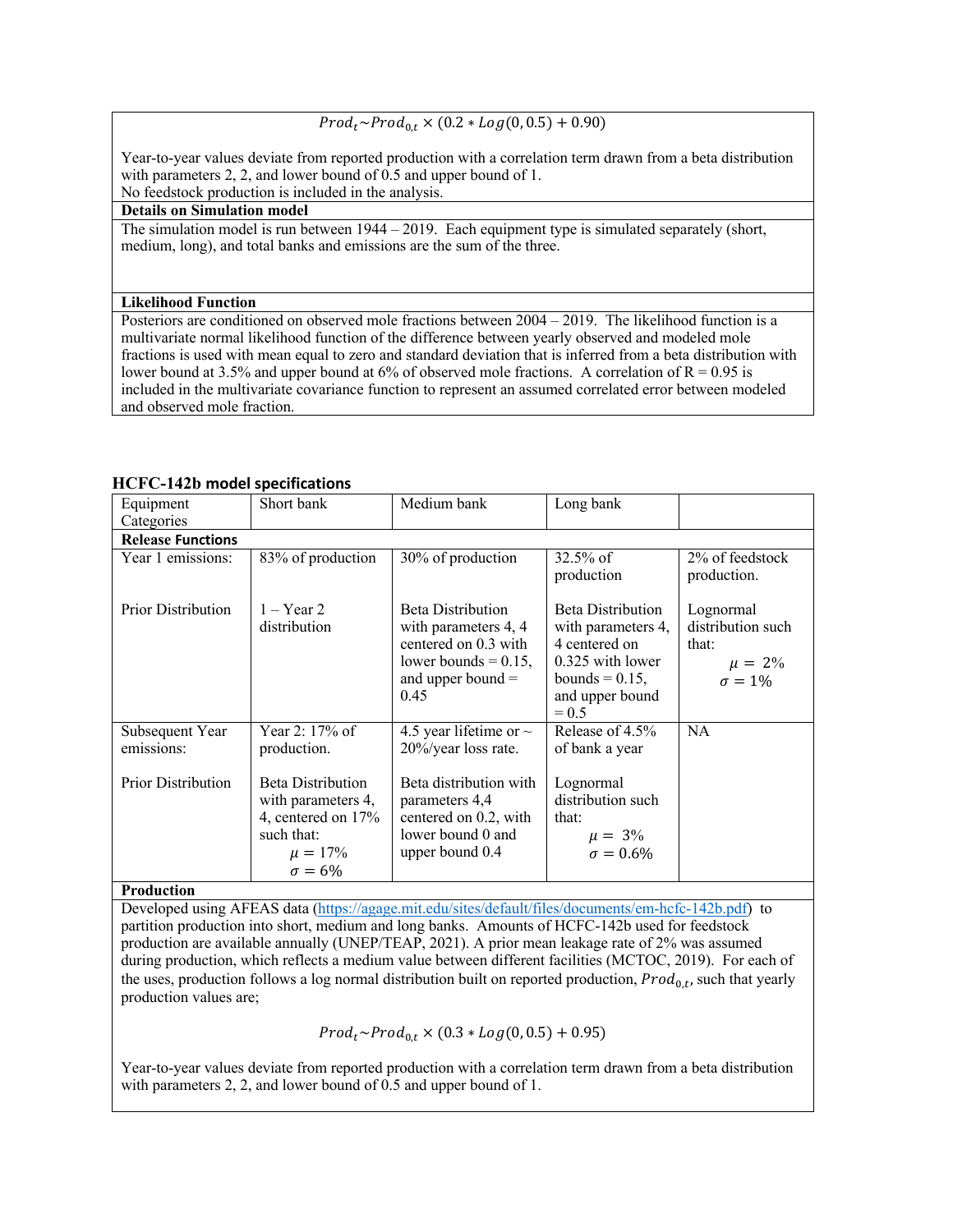#### **Details on Simulation model**

The simulation model is run between 1944 – 2019. Each equipment type is simulated separately (short, medium, long), and total banks and emissions are the sum of the three.

#### **Likelihood Function**

Posteriors are conditioned on observed mole fractions between 2004 – 2019. The likelihood function is a multivariate normal likelihood function of the difference between yearly observed and modeled mole fractions is used with mean equal to zero and standard that is inferred from a beta distribution with lower bound at 2.8% and upper bound at 5% of observed mole fractions. A correlation of  $R = 0.96$  is included in the multivariate covariance function to represent an assumed correlated error between modeled and observed mole fraction.

| Equipment                | Single category                                                                                                                                                                                                                                                                                                                                           |
|--------------------------|-----------------------------------------------------------------------------------------------------------------------------------------------------------------------------------------------------------------------------------------------------------------------------------------------------------------------------------------------------------|
| Categories               |                                                                                                                                                                                                                                                                                                                                                           |
| <b>Release Functions</b> |                                                                                                                                                                                                                                                                                                                                                           |
| Year 1                   | Prior to 1990: 20% of production                                                                                                                                                                                                                                                                                                                          |
| emissions:               | 1990 - present: 5% of production                                                                                                                                                                                                                                                                                                                          |
| Prior<br>Distribution    | Beta Distribution with parameters 2, 2.<br>Prior to 1990: Centered on 0.2 with lower bounds = 0, and upper bound = $0.4$<br>1990 - present: Centered on 0.05 with lower bounds = 0, and upper bound = $0.1$<br>*Note that these priors reflect large unknowns in direct emissions during production as this                                               |
|                          | hasn't been well documented to our knowledge. This high upper bound comes from                                                                                                                                                                                                                                                                            |
|                          | McCulloch (1992) that suggests that People's Republic of China lost 30-40% of annual                                                                                                                                                                                                                                                                      |
|                          | production each year to direct emissions.                                                                                                                                                                                                                                                                                                                 |
| Subsequent               | Prior to 1990: 6% of production                                                                                                                                                                                                                                                                                                                           |
| Year emissions:          | 1990 - present: 4% of production                                                                                                                                                                                                                                                                                                                          |
| Prior<br>Distribution    | Beta distribution with parameters 2,2<br>Prior to 1990: Centered on 0.06 with lower bounds = 0, and upper bound = $0.12$<br>1990 - present: Centered on 0.04 with lower bounds = 0, and upper bound = $0.08$<br>*These priors are developed from the HTOC report<br>https://ozone.unep.org/sites/default/files/assessment_panels/HTOC_assessment_2018.pdf |
|                          | as well as values from Chapter 9 from SROC.                                                                                                                                                                                                                                                                                                               |
| Production               |                                                                                                                                                                                                                                                                                                                                                           |
|                          | Developed using McCulloch (1992) up to 1990, following 1990, UNEP data is used.                                                                                                                                                                                                                                                                           |
|                          | McCulloch reports varying levels of uncertainty for different time periods, these are used to develop production                                                                                                                                                                                                                                          |
|                          |                                                                                                                                                                                                                                                                                                                                                           |

#### **Halon-1211 model specifications**

priors for three different time periods that are independent from one another: Pre-1980, production follows a log normal distribution built on reported production,  $Prod_{0,t}$ , with the widest uncertainties such that yearly production values are;

 $Prod_t \sim Prod_{0,t} \times (0.5 * Log(0, 0.5) + 0.80)$ 

1981-2019, uncertainties are smaller:

 $Prod_t \sim Prod_{0,t} \times (0.3 * Log(0, 0.5) + 0.95)$ 

Year-to-year values deviate from reported production with a correlation term drawn from a beta distribution with parameters 2, 2, and lower bound of 0.5 and upper bound of 1. The correlation term is included for three distinct time periods, (pre-1980, 1981 – 1990, 1991 – 2019), to reflect that we expect there to be common biases in reporting within those time periods, but that the correlation does not necessarily apply across time periods when reporting practices change.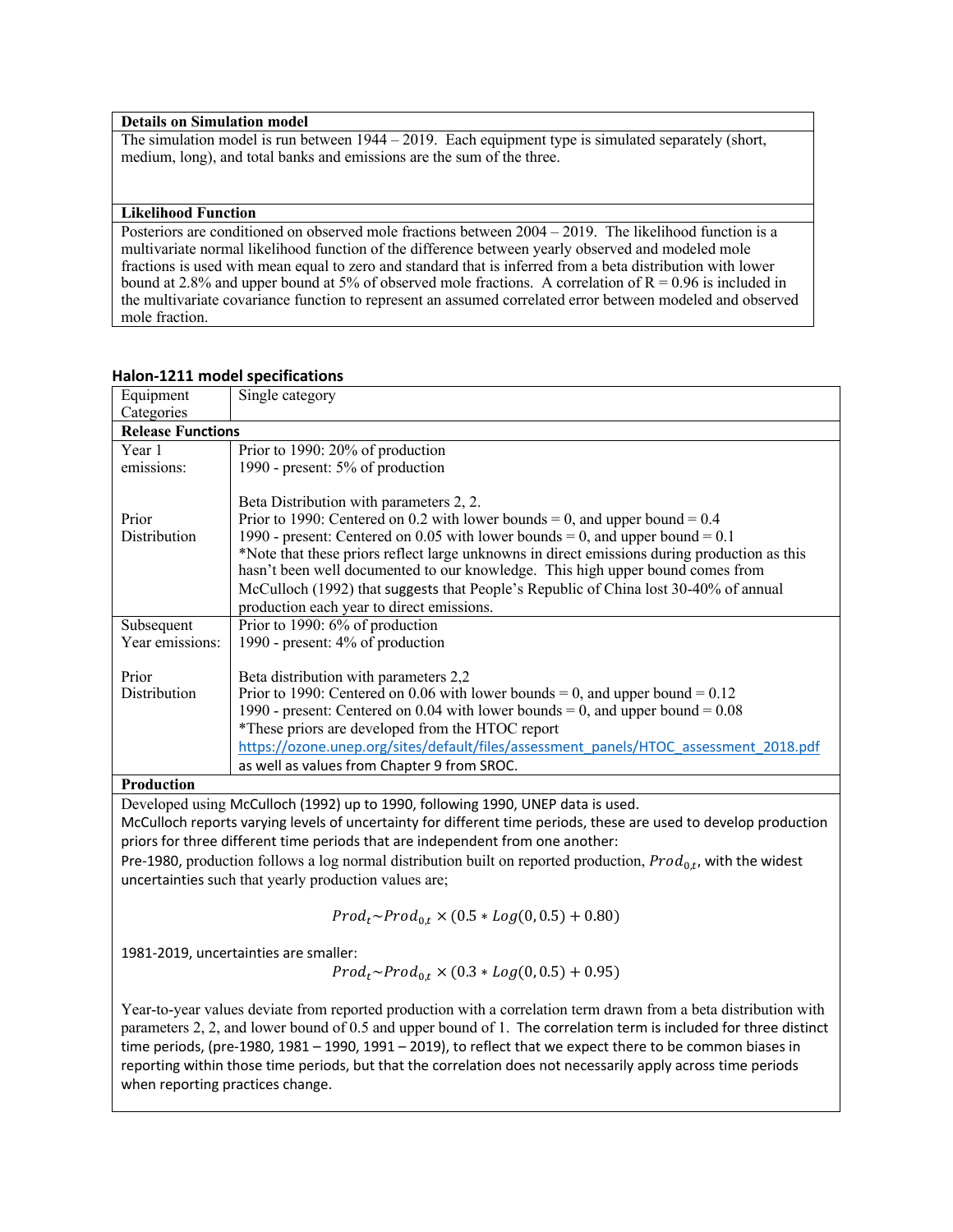#### **Details on Simulation model**

The simulation model is run between 1963 – 2019. Each equipment type is simulated separately (short, medium, long), and total banks and emissions are the sum of the three.

#### **Likelihood Function**

Posteriors are conditioned on observed mole fractions between 2004 – 2019. The likelihood function is a multivariate normal likelihood function of the difference between yearly observed and modeled mole fractions is used with mean equal to zero and standard deviation that is inferred from a prior following a beta distribution with lower bound equal to 4% and upper bound equal to 6% of observed mole fractions. A correlation of  $R = 0.7$ is included in the multivariate covariance function to represent an assumed correlated error between modeled and observed mole fraction.

| Equipment                | Single category                                                                                                                                                                                                                                                                                                                                                                                                                                                                               |
|--------------------------|-----------------------------------------------------------------------------------------------------------------------------------------------------------------------------------------------------------------------------------------------------------------------------------------------------------------------------------------------------------------------------------------------------------------------------------------------------------------------------------------------|
| Categories               |                                                                                                                                                                                                                                                                                                                                                                                                                                                                                               |
| <b>Release Functions</b> |                                                                                                                                                                                                                                                                                                                                                                                                                                                                                               |
| Year 1                   | Prior to 1990: 20% of production                                                                                                                                                                                                                                                                                                                                                                                                                                                              |
| emissions:               | 1990 - present: 5% of production                                                                                                                                                                                                                                                                                                                                                                                                                                                              |
| Prior<br>Distribution    | Beta Distribution with parameters 2, 2:<br>Prior to 1990: Centered on 0.2 with lower bounds = 0, and upper bound = $0.4$<br>1990 - present: Centered on 0.05 with lower bounds = 0, and upper bound = $0.1$<br>*As in Halon-1211, these priors reflect large unknowns in direct emissions during production<br>as this hasn't been well documented to our knowledge. This high upper bound comes from<br>McCulloch (1992) that suggests that People's Republic of China lost 30-40% of annual |
|                          | production each year to direct emissions.                                                                                                                                                                                                                                                                                                                                                                                                                                                     |
| Subsequent               | Prior to 1990: 5% of production                                                                                                                                                                                                                                                                                                                                                                                                                                                               |
| Year                     | 1990 - present: 4% of production                                                                                                                                                                                                                                                                                                                                                                                                                                                              |
| emissions:               |                                                                                                                                                                                                                                                                                                                                                                                                                                                                                               |
|                          | Beta distribution with parameters 2,2                                                                                                                                                                                                                                                                                                                                                                                                                                                         |
| Prior                    | Prior to 1990: Centered on 0.06 with lower bounds = 0, and upper bound = $0.12$                                                                                                                                                                                                                                                                                                                                                                                                               |
| Distribution             | 1990 - present: Centered on 0.04 with lower bounds = 0, and upper bound = $0.08$                                                                                                                                                                                                                                                                                                                                                                                                              |
|                          | *These priors are developed from the HTOC report                                                                                                                                                                                                                                                                                                                                                                                                                                              |
|                          | https://ozone.unep.org/sites/default/files/assessment_panels/HTOC_assessment_2018.pdf                                                                                                                                                                                                                                                                                                                                                                                                         |
|                          | as well as values from Chapter 9 from SROC.                                                                                                                                                                                                                                                                                                                                                                                                                                                   |
| Production               |                                                                                                                                                                                                                                                                                                                                                                                                                                                                                               |
|                          | Daveland using McCulloch (1003) up to 1000 following 1000 UNED data is used                                                                                                                                                                                                                                                                                                                                                                                                                   |

#### **Halon-1301 model specifications**

Developed using McCulloch (1992) up to 1990, following 1990, UNEP data is used. McCulloch reports varying levels of uncertainty for different time periods, these are used to develop production priors for three different time periods that are independent from one another: Pre-1972, production follows a log normal distribution built on reported production,  $Prod_{0,t}$ , with the widest uncertainties such that yearly production values are;

 $Prod_t \sim Prod_{0,t} \times (0.5 * Log(0, 0.5) + 0.80)$ 

1973-2019, uncertainties are smaller:

 $Prod_t \sim Prod_{0,t} \times (0.3 * Log(0, 0.5) + 0.95)$ 

Year-to-year values deviate from reported production with a correlation term drawn from a beta distribution with parameters 2, 2, and lower bound of 0.5 and upper bound of 1. The correlation term is included for three distinct time periods, (pre-1980, 1981 – 1990, 1991 – 2019), to reflect that we expect there to be common biases in reporting within those time periods, but that the correlation does not necessarily apply across time periods when reporting practices change.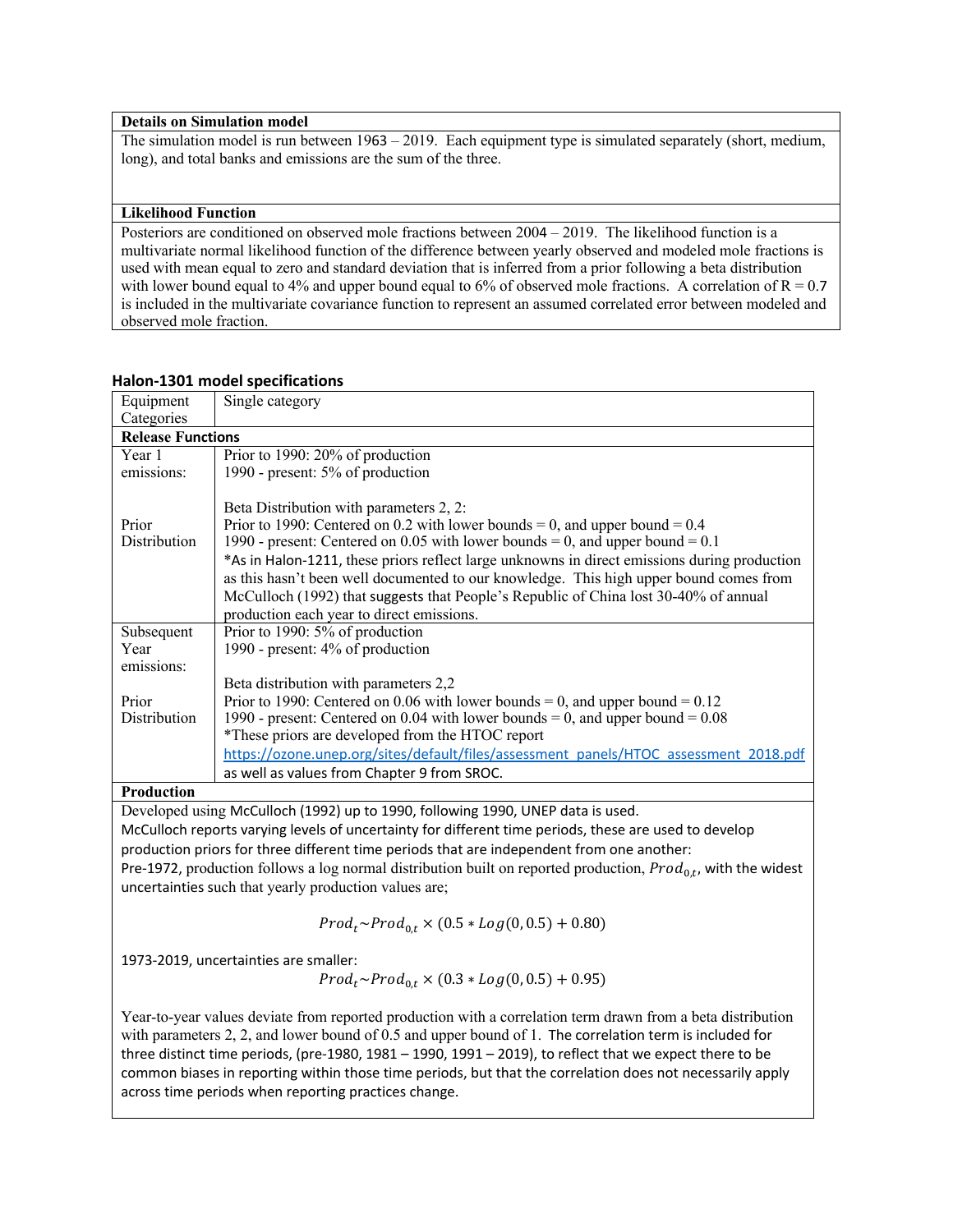#### **Details on Simulation model**

The simulation model is run between 1963 – 2019. Each equipment type is simulated separately (short, medium, long), and total banks and emissions are the sum of the three.

#### **Likelihood Function**

Posteriors are conditioned on observed mole fractions between 2004 – 2019. The likelihood function is a multivariate normal likelihood function of the difference between yearly observed and modeled mole fractions is used with mean equal to zero and standard deviation that is inferred from a prior following a beta distribution with lower bound equal to 3% and upper bound equal to 6% of observed mole fractions. A correlation of  $R = 0.7$  is included in the multivariate covariance function to represent an assumed correlated error between modeled and observed mole fraction.

#### **CFC-11**

| Equipment categories      | Non-hermetic Refrigeration                                               | <b>Blowing Agents Closed</b>                                                   | Open Cell Foam,                                                           |
|---------------------------|--------------------------------------------------------------------------|--------------------------------------------------------------------------------|---------------------------------------------------------------------------|
|                           |                                                                          | Cell Foam                                                                      | Aerosols and Others                                                       |
| <b>Release Fractions</b>  |                                                                          |                                                                                |                                                                           |
| Year 1:                   | Year 1:7% release                                                        | <b>NA</b>                                                                      | Year 1: $83\%$ release for<br>Open Cell Foam, 50%<br>release for Aerosols |
| <b>Prior Distribution</b> | Lognormal with parameters<br>such that<br>$\mu$ = 7% and $\sigma$ = 3.5% |                                                                                | Beta, parameters 8, 6<br>which gives:<br>$\mu = 57\%$ , $\sigma = 13\%$   |
| Subsequent years:         | Life years: 10 years                                                     | $3.66\%$ of bank                                                               | Year 2: 17% release for<br>open cell foam, 50%<br>release for aerosols    |
| Prior Distribution        | Lognormal<br>$\mu = 10$ years, $\sigma = 2$ year                         | Lognormal with parameters<br>such that $\mu = 3.66\%$ and<br>$\sigma = 1.83\%$ | Modeled jointly with<br>Year 1 distribution.<br>$(1 - Year 1 release)$    |

#### **Production**

Developed using AFEAS data up until 1989

(https://unfccc.int/files/methods/other\_methodological\_issues/interactions\_with\_ozone\_layer/application/pdf/cfc1 100.pdf) and augmented by UNEP data following 1989. AFEAS data is used to partition production into the various equipment types. For each of the uses, production follows a log normal distribution built on reported production,  $Prod_{0,t}$ , such that yearly production values are;

$$
Prod_t \sim Prod_{0,t} \times (0.2 * Log(0,0.5) + 0.95)
$$

Year-to-year values deviate from reported production with a correlation term drawn from a beta distribution with parameters 2, 2, and lower bound of 0.5 and upper bound of 1. Following (Lickley et al., 2020), we address the unexpected emissions, as identified by (Montzka et al., 2018), by adding an unreported production term that has a linearly increasing upper bound starting at 0 in 2000 and increasing to 61,000 tonnes in 2012, after which point the upper bound is held constant through the remainder of the simulation period. The distribution following 2000 is a uniform distribution between 0 and the upper bound in each year, to reflect the level of uncertainty in production throughout that time period.

#### **Details on Simulation Model**

The bank simulation model runs from 1955-2018.

#### **Likelihood Function**

Posteriors are conditioned on observed mole fractions between 1980 – 2018. The likelihood function is a multivariate normal likelihood function of the difference between yearly observed and modeled mole fractions is used with mean equal to zero and standard deviation that is inferred from a prior following a beta distribution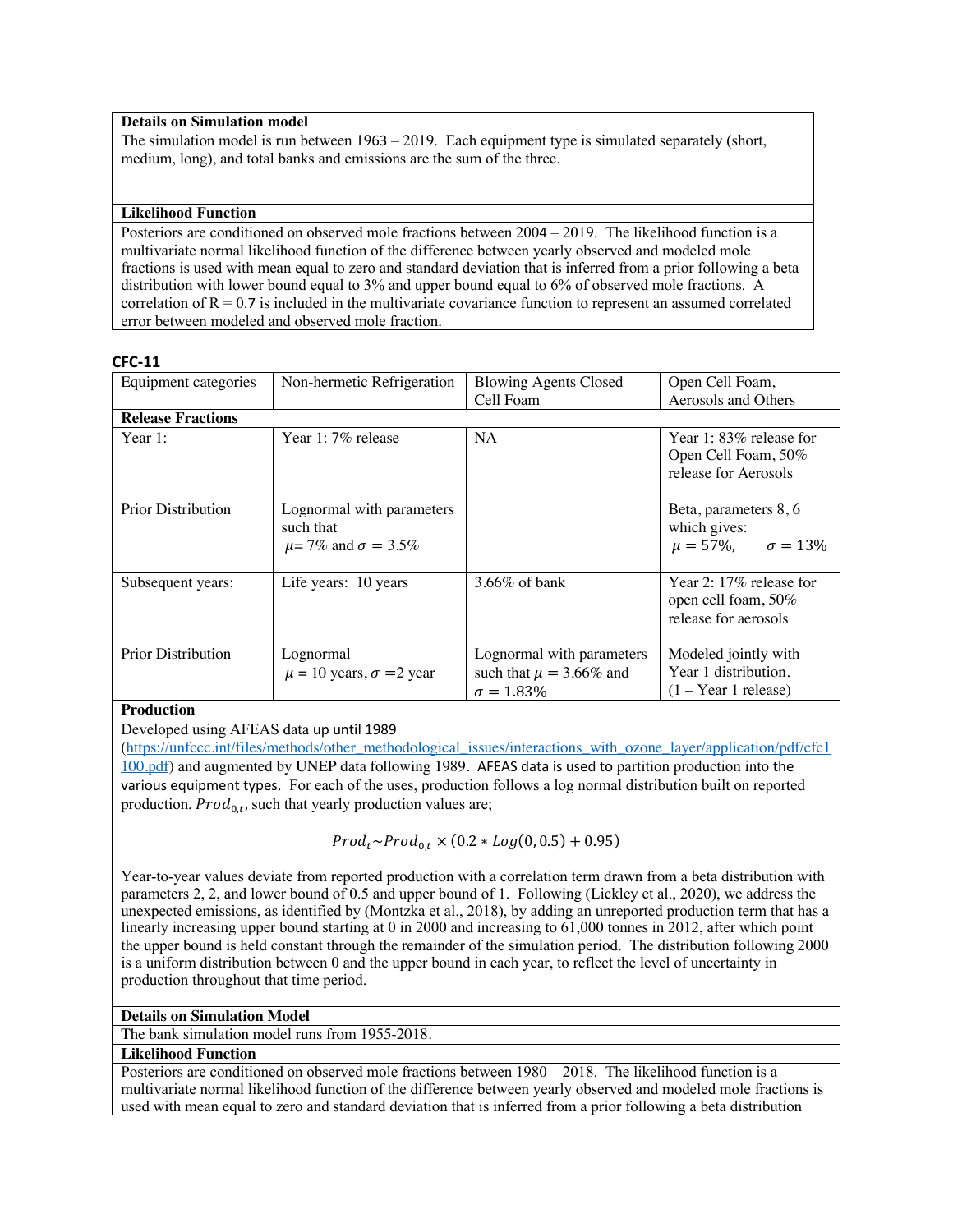with lower bound equal to 2% and upper bound equal to 4% of observed mole fractions. A correlation of  $R =$ 0.96 is included in the multivariate covariance function to represent an assumed correlated error between modeled and observed mole fraction.

| <b>CFC-12 Model Specifications</b> |  |
|------------------------------------|--|
|------------------------------------|--|

| Equipment                 | Non-hermetic                                                     | Hermetic Refrigeration                                         | <b>Blowing Agents</b>                                                                              | Open Cell Foam,                                                                        |
|---------------------------|------------------------------------------------------------------|----------------------------------------------------------------|----------------------------------------------------------------------------------------------------|----------------------------------------------------------------------------------------|
| categories                | Refrigeration                                                    |                                                                | Closed Cell Foam                                                                                   | Aerosols and Others                                                                    |
| Year $1$ :                | Year 1:7% release                                                | Year 1:2% release                                              | Year 1:50% release                                                                                 | Year 1:83% release<br>for Open Cell<br>Foam, 50% release<br>for Aerosols and<br>others |
| <b>Prior Distribution</b> | Lognormal with<br>parameters s.t.<br>$\mu = 7\%, \sigma = 3.5\%$ | Lognormal with<br>parameters s.t.<br>$\mu = 2\%, \sigma = 1\%$ | <b>Beta Distribution</b><br>with parameters 2, 2<br>which gives:<br>$\mu = 50\%$ , $\sigma = 22\%$ | Beta, parameters 2,<br>2 which gives:<br>$\mu = 50\%$ ,<br>$\sigma = 22\%$             |
| Subsequent years:         | Life years: 10 years                                             | Life years: 20 years                                           | Year 2: $50\%$ release                                                                             | Year 2: 50% release                                                                    |
| <b>Prior Distribution</b> | Lognormal<br>$\mu = 10$ years, $\sigma = 2$                      | Lognormal<br>$\mu$ = 20 years, $\sigma$ =4                     | Modeled jointly with<br>Year 1.                                                                    | Modeled jointly<br>with Year 1.                                                        |
|                           | year                                                             | year                                                           | $(1 - Year 1$ release)                                                                             | $(1 - Year 1$ release)                                                                 |

### **Production**

Developed using AFEAS data up until 1989

(https://unfccc.int/files/methods/other\_methodological\_issues/interactions\_with\_ozone\_layer/application/pdf/cfc1200.pdf) and augmented by UNEP data following 1989. AFEAS data is used to partition production into the various equipment types. For each of the uses, production follows a log normal distribution built on reported production,  $Prod_{0,t}$ , such that yearly production values are;

 $Prod_t \sim Prod_{0,t} \times (0.2 * Log(0, 0.5) + 0.95)$ 

Year-to-year values deviate from reported production with a correlation term drawn from a beta distribution with parameters 2, 2, and lower bound of 0.5 and upper bound of 1.

#### **Details on Simulation Model**

The bank simulation model runs from 1955-2018.

### **Likelihood Function**

Posteriors are conditioned on observed mole fractions between 1980 – 2018. The likelihood function is a multivariate normal likelihood function of the difference between yearly observed and modeled mole fractions is used with mean equal to zero and standard deviation that is inferred from a prior following a beta distribution with lower bound equal to 1.5% and upper bound equal to 3% of observed mole fractions. A correlation of  $R = 0.98$  is included in the multivariate covariance function to represent an assumed correlated error between modeled and observed mole fraction.

### **CFC-113 Model Specifications**

| Equipment                 | <b>Short Bank</b>                                                                          | Long Bank                      |
|---------------------------|--------------------------------------------------------------------------------------------|--------------------------------|
| categories                |                                                                                            |                                |
| Year $1$ :                | Year 1: $50\%$ release                                                                     | Year 1:2% release              |
|                           |                                                                                            |                                |
| <b>Prior Distribution</b> | Beta Distribution with parameters 12, 12<br>which gives:<br>$\mu = 50\%$ , $\sigma = 10\%$ | Lognormal with parameters s.t. |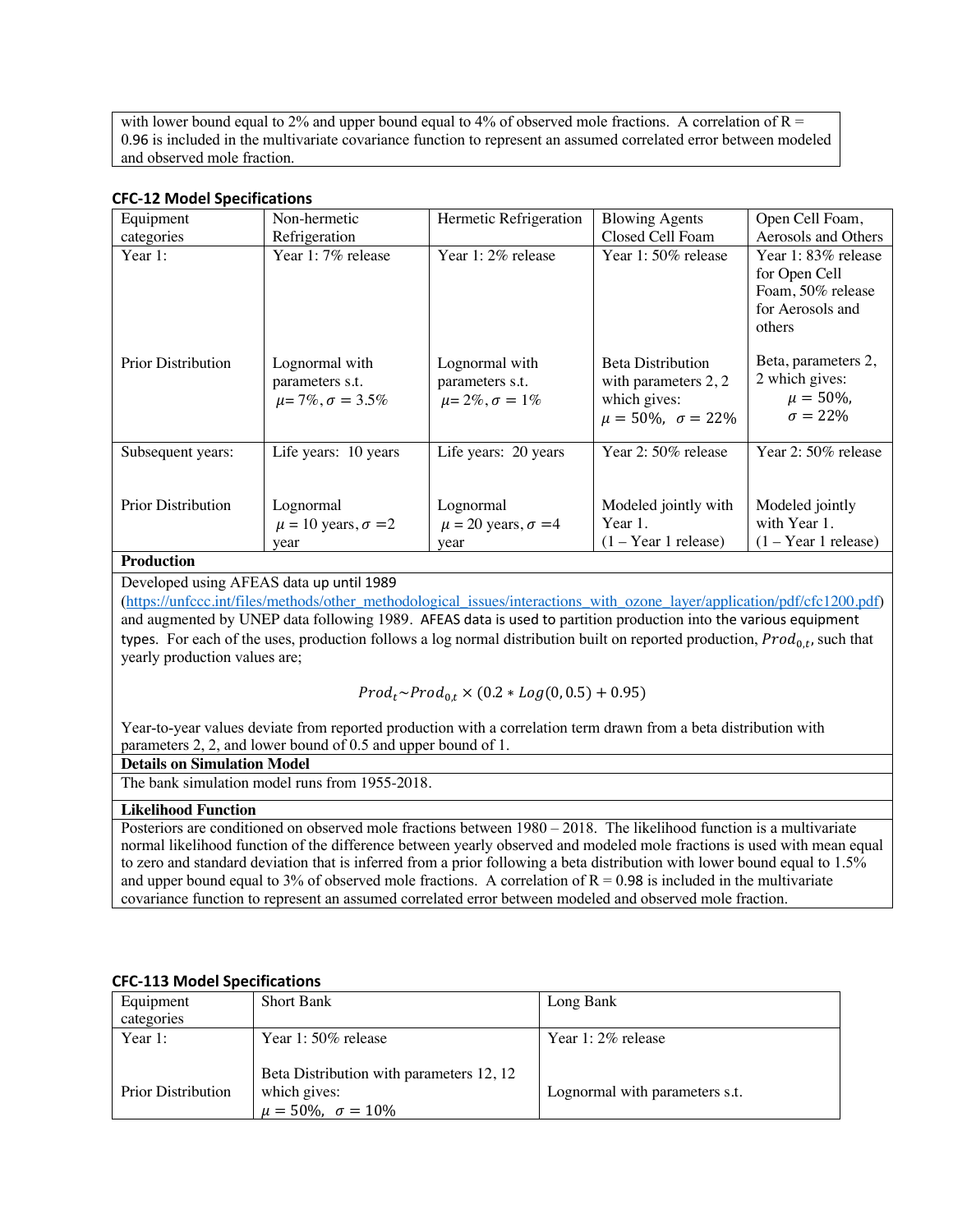|                           |                                                        | $\mu = 2\%, \sigma = 1\%$                       |
|---------------------------|--------------------------------------------------------|-------------------------------------------------|
| Subsequent years:         | Year 2: $50\%$ release                                 | Life years: 20 years                            |
| <b>Prior Distribution</b> | Modeled jointly with Year 1.<br>$(1 - Year 1 release)$ | Lognormal<br>$\mu$ = 20 years, $\sigma$ =4 year |

### **Production**

Developed using AFEAS data up until 1989 (https://agage.mit.edu/sites/default/files/documents/em-cfc-113.pdf) and augmented by UNEP data following 1989. AFEAS data is used to partition production into the various equipment types. Amounts of CFC-113 used for feedstock production are available annually (UNEP/TEAP, 2021). A prior mean leakage rate of 2% was assumed during production, which reflects a medium value between different facilities (MCTOC, 2019). For short bank and long bank uses, production follows a log normal distribution built on reported production,  $Prod_{0,t}$ , such that yearly production values are;

 $Prod_t \sim Prod_{0,t} \times (0.4 * Log(0, 0.5) + 0.70)$ 

For CFC-113 feedstock, production follows a log normal distribution;

 $Prod_t \sim Prod_{0,t} \times (0.3 * Log(0, 0.5) + 0.95)$ 

Year-to-year values deviate from reported production with a correlation term drawn from a beta distribution with parameters 2, 2, and lower bound of 0.5 and upper bound of 1.

**Details on Simulation Model**

The bank simulation model runs from 1955-2018.

**Likelihood Function**

Posteriors are conditioned on observed mole fractions between 2004– 2018. The likelihood function is a multivariate normal likelihood function of the difference between yearly observed and modeled mole fractions is used with mean equal to zero and standard deviation that is inferred from a prior following a beta distribution with lower bound equal to 1% and upper bound equal to 4% of observed mole fractions. A correlation of  $R =$ 0.95 is included in the multivariate covariance function to represent an assumed correlated error between modeled and observed mole fraction.

| Equipment categories                                                                                                | <b>Short Banks</b>                                                                       | Long Banks                                                                                                        |
|---------------------------------------------------------------------------------------------------------------------|------------------------------------------------------------------------------------------|-------------------------------------------------------------------------------------------------------------------|
| Year $1:$                                                                                                           | Year 1: 50% release                                                                      | Year 1: $2\%$ release                                                                                             |
| <b>Prior Distribution</b>                                                                                           | Beta Distribution with parameters 8, 8<br>which gives:<br>$\mu = 50\%$ , $\sigma = 12\%$ | Lognormal with parameters s.t.<br>$\mu = 2\%, \sigma = 2\%$                                                       |
| Subsequent years:                                                                                                   | Year 2: 50% release                                                                      | Lifetime: 20 years                                                                                                |
| <b>Prior Distribution</b>                                                                                           | modeled jointly with Year 1.<br>$(1 - Year 1$ release)                                   | Lognormal bank emissions s.t.<br>$\mu = 4.88\%$ release, $\sigma = 2.44\%$                                        |
| <b>Production</b>                                                                                                   |                                                                                          |                                                                                                                   |
|                                                                                                                     |                                                                                          | Developed using AFEAS data up until 1989 (https://agage.mit.edu/sites/default/files/documents/em-cfc-114.pdf) and |
| augmented by UNEP data following 1989. AFEAS data is used to partition production into the various equipment types. |                                                                                          |                                                                                                                   |

### **CFC-114 Model Specifications**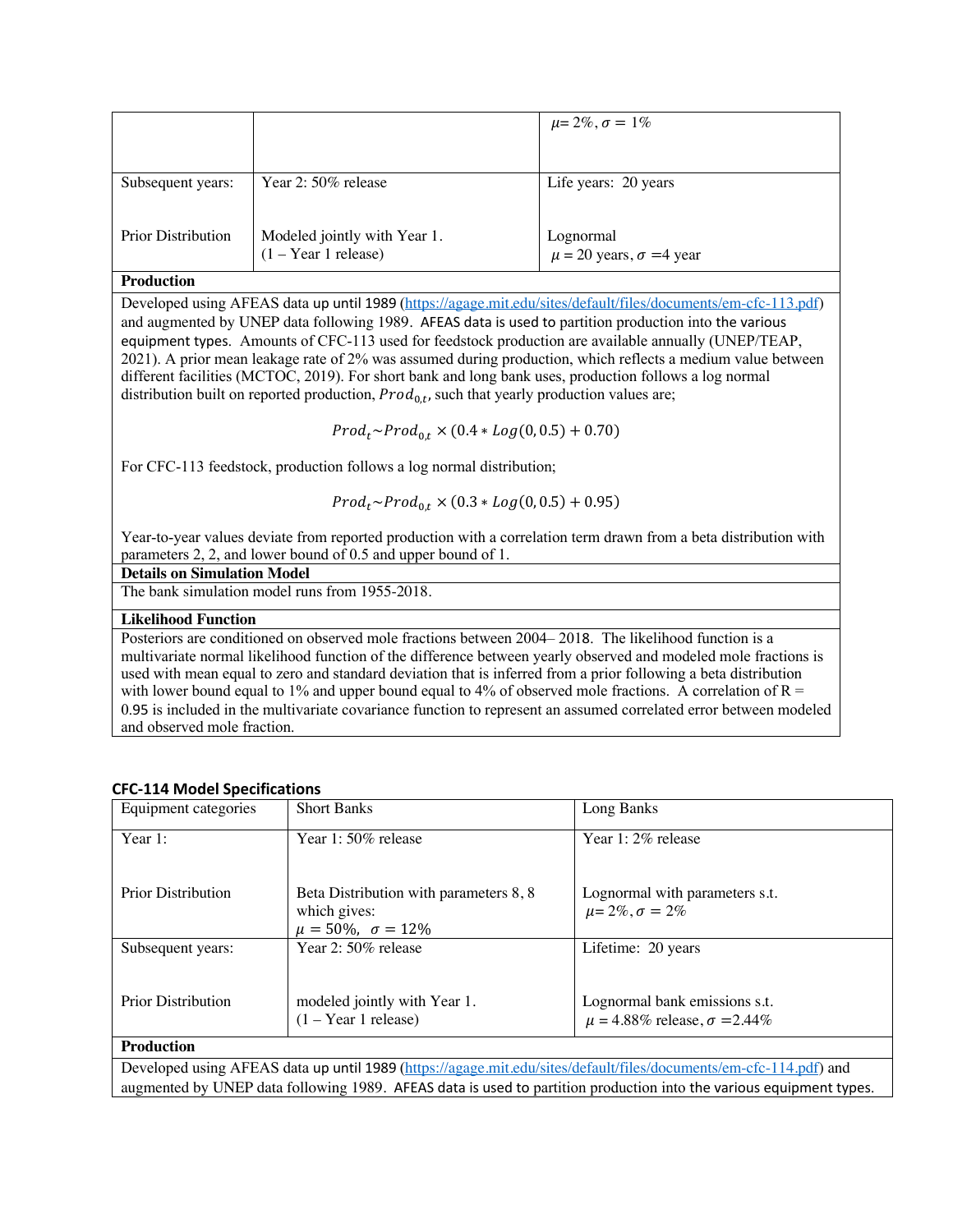For each of the uses, production follows a log normal distribution built on reported production,  $Prod_{0,t}$ , such that yearly production values are;

### $Prod_t \sim Prod_{0,t} \times (0.2 * Log(0, 0.5) + 0.90)$

Year-to-year values deviate from reported production with a correlation term drawn from a beta distribution with parameters 2, 2, and lower bound of 0.5 and upper bound of 1.

#### **Details on Simulation Model**

The bank simulation model runs from 1935-2019.

### **Likelihood Function**

Posteriors are conditioned on observed mole fractions between 2004– 2019. The likelihood function is a multivariate normal likelihood function of the difference between yearly observed and modeled mole fractions is used with mean equal to zero and standard deviation that is inferred from a prior following a beta distribution with lower bound equal to 1% and upper bound equal to 3% of observed mole fractions. A correlation of  $R = 0.7$  is included in the multivariate covariance function to represent an assumed correlated error between modeled and observed mole fraction.

#### **CFC-115 Model Specifications**

| Equipment                 | <b>Short Bank</b>                      | Long Bank                                             |
|---------------------------|----------------------------------------|-------------------------------------------------------|
| categories                |                                        |                                                       |
| Year $1$ :                | Year 1: 50% release                    | Year 1:7% release                                     |
|                           |                                        |                                                       |
| <b>Prior Distribution</b> | Beta Distribution with parameters 8, 8 | Beta Distribution with parameters 4, 4 centered on 7% |
|                           | which gives:                           | which gives:                                          |
|                           | $\mu = 50\%$ , $\sigma = 12\%$         | $\mu = 7\%, \sigma = 2.33\%$                          |
| Subsequent years:         | Year 2: 50% release                    | Lifetime: 10 years                                    |
|                           |                                        |                                                       |
| <b>Prior Distribution</b> | modeled jointly with Year 1.           | Lognormal bank emissions s.t.                         |
|                           | $(1 - Year 1 release)$                 | $\mu = 9.5\%$ release, $\sigma = 4.75\%$              |

#### **Production**

Developed using AFEAS data up until 1989 (https://agage.mit.edu/sites/default/files/documents/em-cfc-115.pdf) and augmented by UNEP data following 1989. AFEAS data is used to partition production into the various equipment types. For each of the uses, production follows a log normal distribution built on reported production,  $Prod_{0,t}$ , such that yearly production values are;

 $Prod_t \sim Prod_{0t} \times (0.2 * Log(0, 0.5) + 0.9)$ 

Year-to-year values deviate from reported production with a correlation term drawn from a beta distribution with parameters 2, 2, and lower bound of 0.5 and upper bound of 1.

#### **Details on Simulation Model**

The bank simulation model runs from 1935-2019.

#### **Likelihood Function**

Posteriors are conditioned on observed mole fractions between 2004– 2010. The likelihood function is a multivariate normal likelihood function of the difference between yearly observed and modeled mole fractions is used with mean equal to zero and standard deviation that is inferred from a prior following a beta distribution with lower bound equal to 5% and upper bound equal to 8% of observed mole fractions. A correlation of  $R = 0.3$  is included in the multivariate covariance function to represent an assumed correlated error between modeled and observed mole fraction.